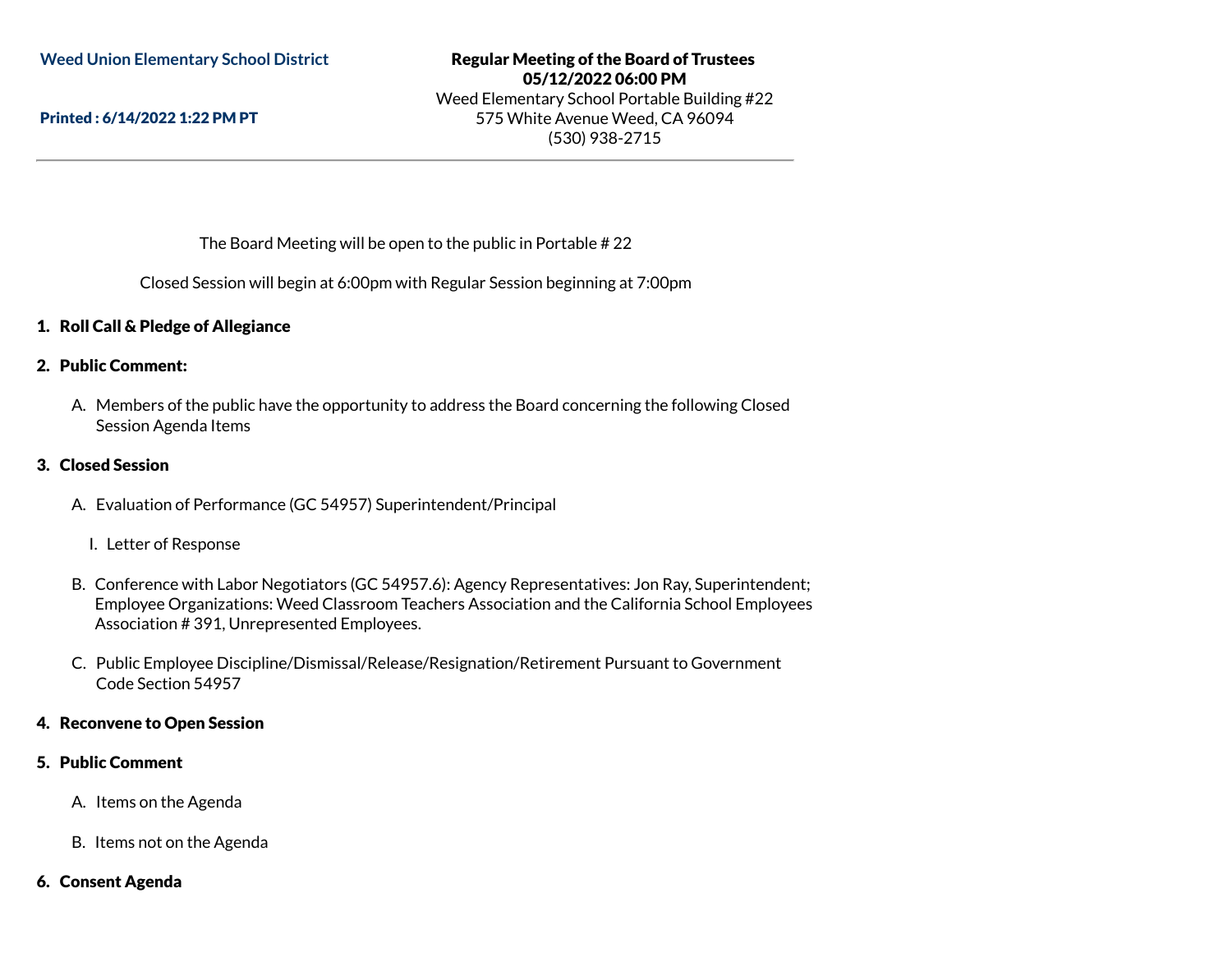- A. Approve Board Meeting Minutes for the April 14, 2022 Regular Board Meeting
- B. Approve Fund Transfers, Budget Transfers and Warrants: \$61,801.89 + \$40,000.00 + \$ 45,813.49 +  $$24,833.19 = $172,448.57$
- C. Approve Personnel Action Report
- D. Approve Board Bylaw 9270 Conflict of Interest Second Reading
- E. Approve Exhibit 9270 Conflict of Interest Second Reading

# 7. Correspondence

- A. Acknowledgement of Retired Bridge Financing Letter
- B. Administrative Review Letter 5-2-2022
- C. California Pivotal Practice Award Letter

# 8. Reports

- A. Certificated Staff
- B. Classified Staff
- C. Administration
	- I. Current Enrollment
	- II. Wellness Center Update
- D. Construction Report
	- I. Pay App
	- II. Cash Flow Analysis

# 9. Discussion Items

- A. Board Member volunteer to hand out Diplomas
- B. Bridge Financing GAN
- C. Publication of Public Inspection and Public Hearing of Proposed 2022-2023 Budget 3-31-2022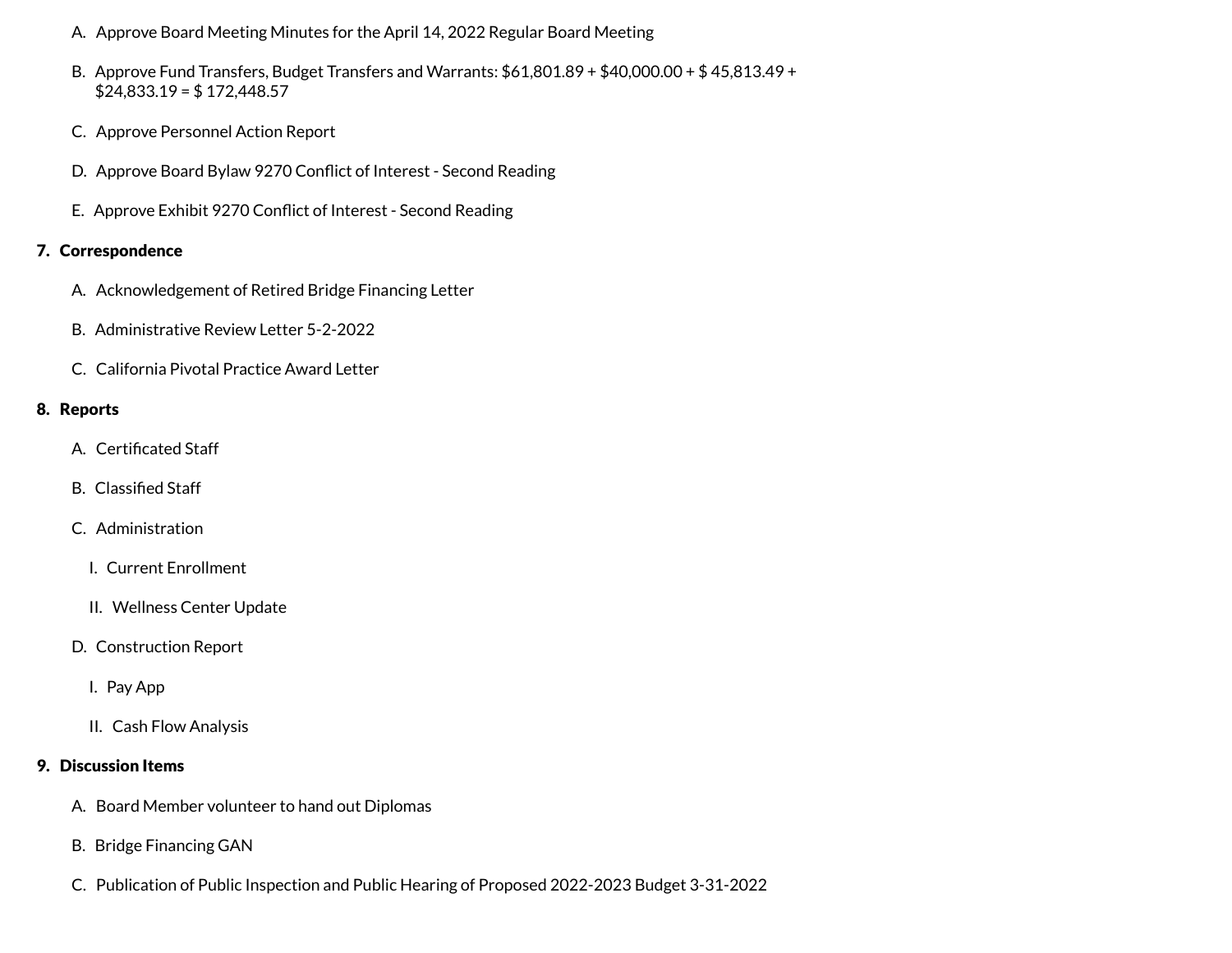D. Next Year Update on LCAP - Goals and Outcomes

# 10. Action Items

- A. Consider for Approval Solano's Increase to Purchase Order
- B. Consider for Approval Sousa Ready Mix Increase to Purchase Order
- C. Consider for Approval Open Purchase Order for Gatehouse for Advertising
- D. Consider for Approval Termination of Ralph Hagedorn
- E. Consider for Approval Maybed Inspections Proposal
- F. Consider for Approval Builders Window and Door COR 1 \$835.00
- G. Consider for Approval Builders Door COR 2
- H. Consider for Approval Builders Door Proposal
- I. Consider for Approval Custom Glass Proposal
- J. Consider for Approval Diversified Electrical Services Proposal
- K. Consider for Approval Diversified Electric Proposal for Site Prep
- L. Consider for Approval Diversified Electrical Service Proposal for Increment 2 Kitchen Re-Feed
- M. Consider for Approval Reimbursement to CRM Group
- N. Consider for Approval Wike Abatement Bid
- O. Consider for Approval Eddie Axner Construction Demolition Bid
- P. Consider for Approval Siskiyou Land Surveying Proposal
- Q. Consider for Approval Kunsman Fence Proposal
- R. Consider for Approval SW Maintenance Proposal
- S. Consider for Approval SW Maintenance Increment 2 Proposal
- T. Consider for Approval Meteor Education Proposal
- U. Consider for Approval Increase in Purchase Order for Ruhnau Clarke Architects